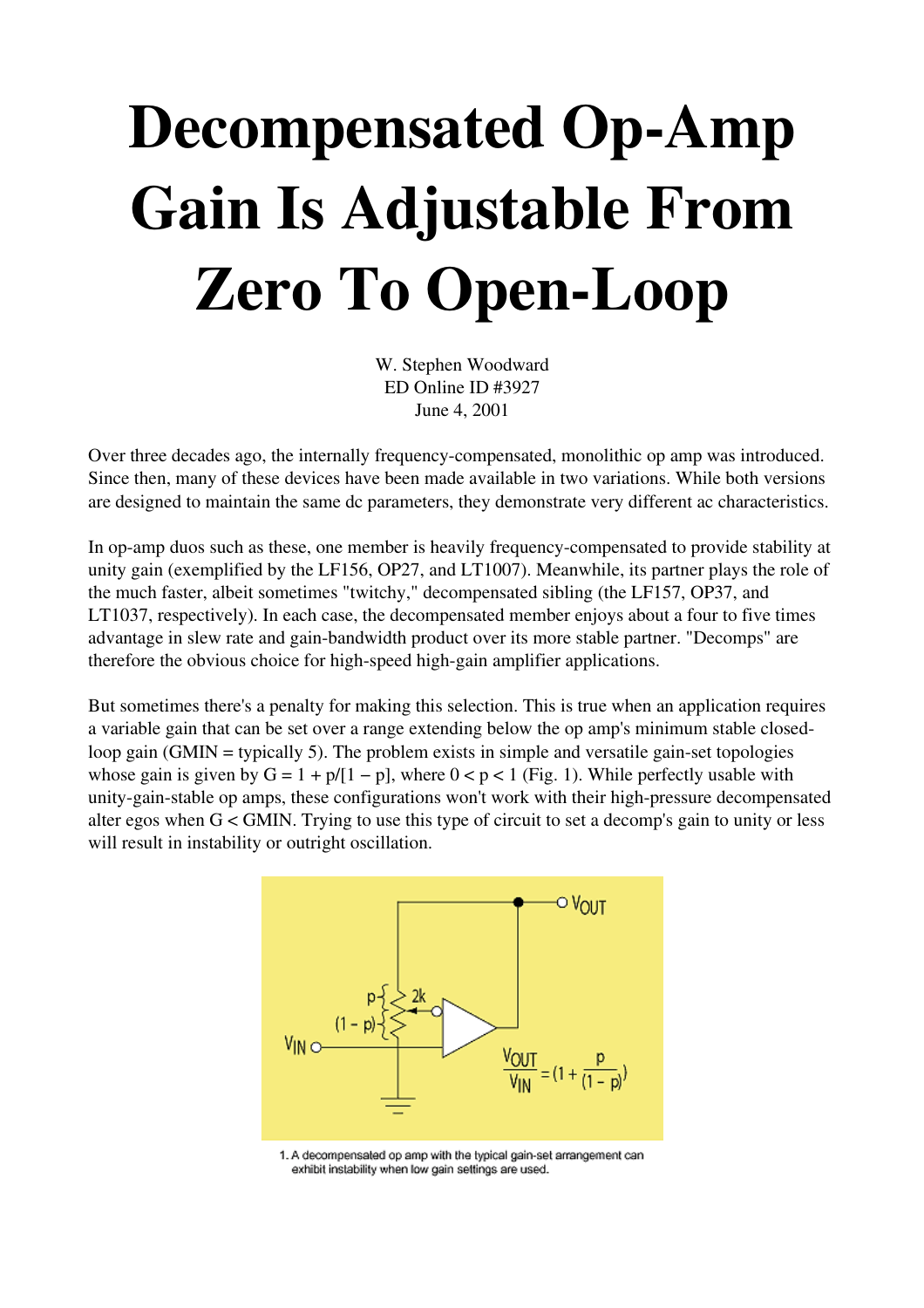In principle, the GMIN gremlin could be exorcised with an ac-gain-limiting, or it may be driven out with a brute-force  $1/GMIN$  input attenuator (Fig. 2). While they definitely work, these circuits are far from ideal. The rub is that they unnecessarily erode the noise and gain performance at high gain settings (by a whopping 14 dB for the circuit in Figure 2b). As a result, such circuits waste most of the benefits of using a decompensated op amp in the first place. A better solution would be to make Figure 2's input-attenuator variable instead of fixed. Then it could get out of the way when  $G \gg$ GMIN.



2. Overcoming the GMIN problem can be accomplished using an ac-gain-limiting network (a) or a brute-force 1/GMIN input attenuator (b).

Figure 3 shows how to do this without incurring the cost of a dual potentiometer. The circuit here relies upon an idea suggested in a previous IFD (see "One Single-Section Potentiometer Sets The Gain On Two Channels," W. Stephen Woodward, Electronic Design, Feb. 5, 2001, p. 115). As described in this earlier article, grounding the pot wiper creates two mechanically linked but electrically independent variable resistors. The bottom half (pR) cooperates with R1 to form a variable input attenuator with a gain of:  $GI = 5p/(2 + 5p)$ . So GI, the attenuator's gain, goes from zero to near unity, more or less, as p goes from 0 to 1.



3. By modifying Figure 2b's topology, the input attenuator can be made variable by grounding the pot wiper to create two mechanically linked but electrically independent variable resistors.